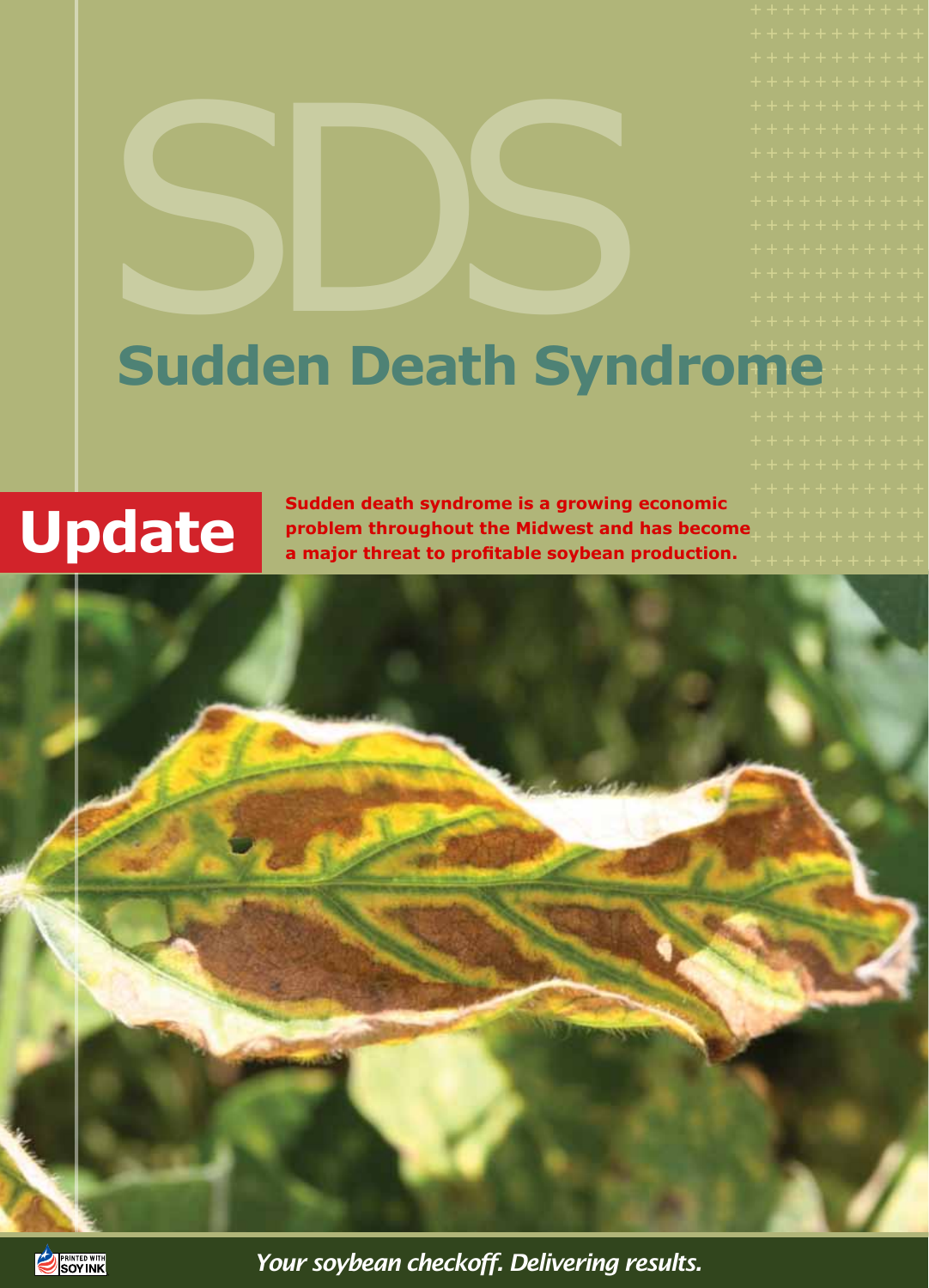### **The Problem**

# **SDS: It's s**

### **Lost yield.**

**Sudden death syndrome (SDS) is now among the top four yield robbing diseases in soybeans. From 1999 to 2004, average losses were estimated at \$190 million a year, and the disease is spreading and intensifying.**



"In Wisconsin, yield losses are in the 20 to 50 percent range," says Shawn Conley, University of Wisconsin Extension soybean specialist. Yield losses of 100 percent have been recorded in heavily infested areas of individual fields.

here's a lot going on with sudden death<br>syndrome (SDS). On the positive side,<br>scientists conducting checkoff-funded resea<br>are breeding varieties with better resistance, and here's a lot going on with sudden death syndrome (SDS). On the positive side, scientists conducting checkoff-funded research learning more about how and when SDS infects soybean plants.

Unfortunately, researchers also are discovering that SDS appears to be spreading at a fairly rapid clip. While soybean growers in Illinois, Indiana and states further south have been dealing with SDS for nearly 25 years, it's relatively new to the Great Lakes region.

Confirmed in Michigan in 2006, "SDS is most severe in the southwest corner of the state, but it also has been reported in the southeast and east central Michigan," says Michigan State University Nematologist George Bird.

In Wisconsin, SDS was first documented in 2005. "In 2009 we saw more SDS than ever before and it's creeping north," says Shawn Conley, University of Wisconsin Extension soybean specialist.

According to Dean Malvick, University of Minnesota Extension pathologist, "It wasn't confirmed in Minnesota until 2002, and it's already in at least 23 counties. Now we know of SDS as far north as Benson, Minnesota, about 130 miles southeast of Fargo, North Dakota."

#### **No problem finding SDS**

Bird, Conley and Malvick all agree it's hard to pinpoint exactly how long SDS has been in the Upper Midwest. "We know its distribution is wider than it was a couple years ago, but it may have been here awhile before being detected," says Malvick. "The question is how fast is it moving vs. how fast is it being discovered?"



*Sudden death syndrome infected leaf.*

**2**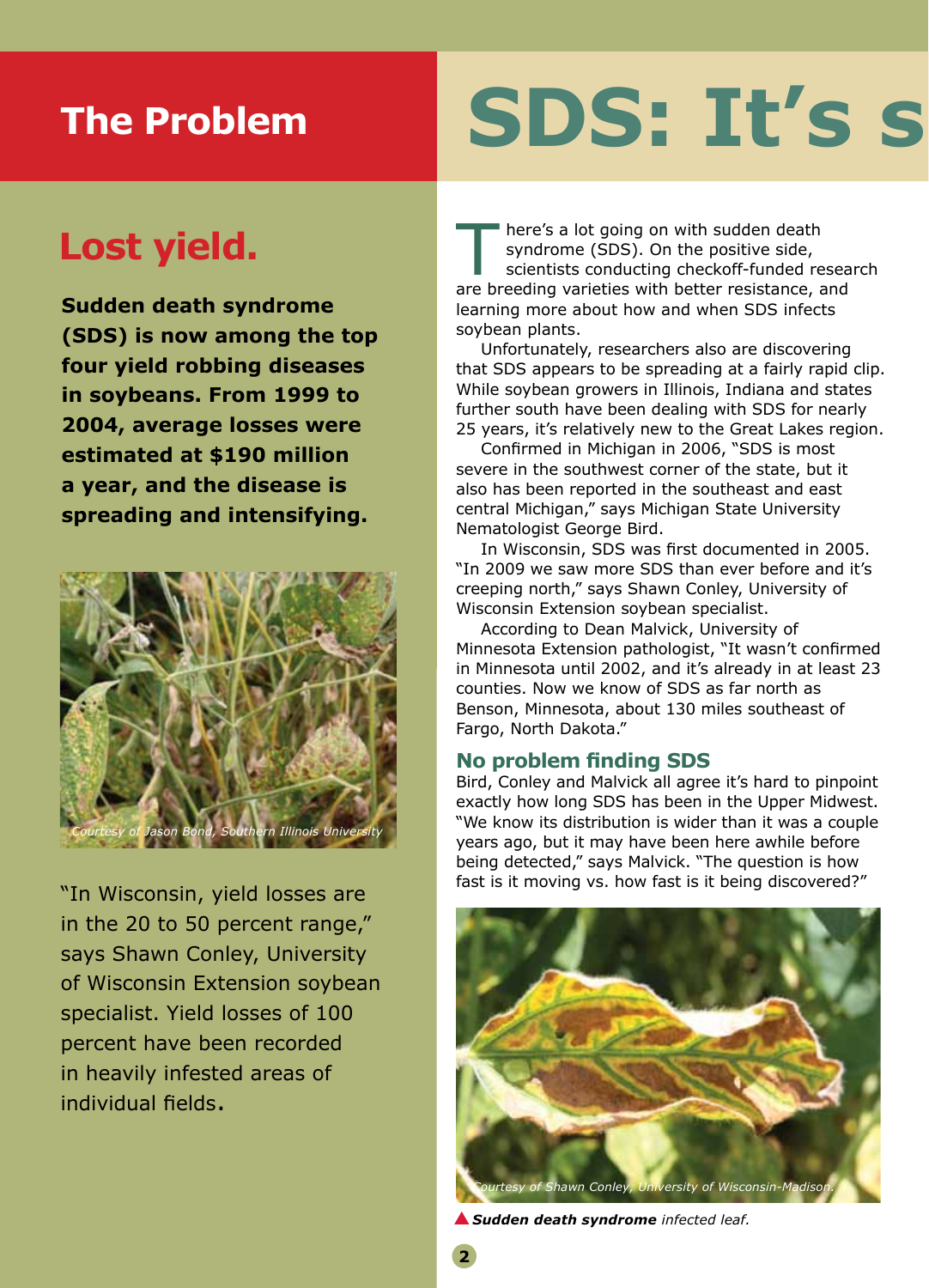## **preading**

"It could be the pathogen has always been here and we're just noticing it. But we're also growing more soybeans, and there's more frequent rotation with corn," says Jason Bond, Southern Illinois University plant pathologist. "There are likely many factors coming together that are either helping spread the organism, or at least spreading awareness of it."

### **Hitching a ride on cysts**

One of those factors is soybean cyst nematode (SCN). "It's quite apparent that you find SDS in close association with SCN," Bond says. "We find the pathogen that causes SDS inside the cysts, so we know there's some interaction."



*The fungus that causes SDS has been found inside SCN cysts.*

"There's no doubt that SDS is following SCN populations north," says Palle Pedersen, Iowa State University agronomist. "I see SDS getting worse every year in Iowa. When SCN-resistant varieties fail, SDS shows up more frequently."

### **SDS in the absence of SCN**

Bird says that until 2008, "I'd never seen SDS in the absence of SCN. Now I've seen it in a couple of places in Michigan where we can't detect SCN, but we don't know why." For now, says Bird, "If you have SDS symptoms in Michigan, you also need to test for SCN."

Pedersen notes, "In Iowa, we see SDS without SCN if there's compaction, but the biggest yield loss occurs from the combination of SDS and SCN. When you have a pathogen like

SCN minimizing uptake of nutrients and moisture, and the SDS pathogen speeding up defoliation, there's no doubt these two combined will have a high impact on yield."

Bond believes most soybean fields infested with SCN also have SDS. "You almost have to assume that if you have one or the other, you probably have both," he explains. "And you should make management decisions based on both."

That's easier to do when you farm further south. "Southern Illinois growers have better options when selecting resistant varieties," Bond adds. "You have to work harder to find SDS resistant varieties in the early maturity groups."

Pedersen agrees. "I'd like to see more varieties in earlier maturity groups that have more resistance to SDS than those available today."

### **New resistant varieties**

University soybean breeders are working on it. A new maturity group 2 breeding line was recently released and is being evaluated by several companies.

Checkoff-funded scientists also have been testing varieties and breeding lines to identify those with resistance to SDS.

"In our trials, we found varieties labeled as susceptible that were resistant and vice versa," Pedersen adds. "That tells me there's a lot of work to be done and a lot of things we don't know."

### **Different SDS genotypes**

"Are we dealing with multiple races?" Pedersen asks. "Is there genetic diversity between the SDS in Illinois and what we're dealing with in Iowa?"

Bond also wonders about genetic diversity. "Published studies in the 1990s showed that when comparing 40 different isolates in the greenhouse, some are more aggressive than others. We don't know why yet."

Actually, we may be getting closer. Preliminary research shows there are more than a dozen different genotypes of *Fusarium virguliforme,* the pathogen that causes SDS.

These genetic variations don't seem to be related to aggressiveness. The more aggressive strains do, however, seem to produce more toxins. (Read about SDS toxins on p. 8.)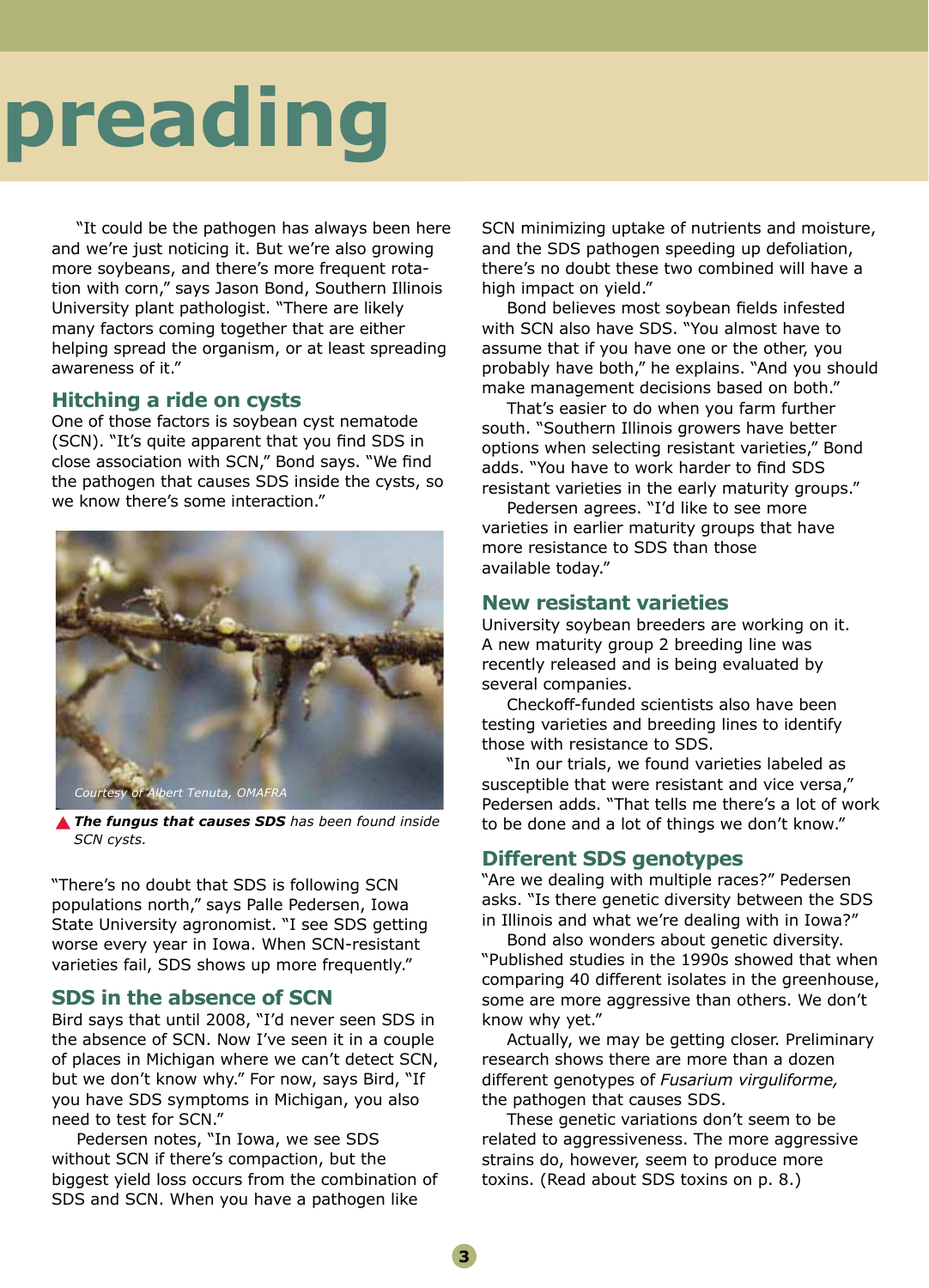### **Identifying SDS**

## **SDS in the**



### **Watch for foliar symptoms 1**

*(Foliar symptoms appear early as well as late in the season.)* 

### 2 Split stems to determine if **SDS or BSR**

*(If the center of stem is brown it is BSR. If white, it is SDS.)* 

### **3** Dig roots to determine if **SDS or BSR**

*(Look for blue colored structures, indicative of Fusarium.)* 

**4** SDS symptoms appear **earlier than BSR**

F or soybean growers, the one advantage of<br>
sudden death syndrome (SDS) is that it<br>
causes foliar symptoms," says Jason Bond,<br>
plant pathologist at Southern Illinois University sudden death syndrome (SDS) is that it plant pathologist at Southern Illinois University. "So unlike soybean cyst nematode (SCN), at least you can see there's a problem."

Symptoms of SDS include interveinal necrosis and chlorosis (brown or yellow spots on leaves), and sudden leaf drop with petiole retention.

"Unfortunately, SDS looks very similar to brown stem rot (BSR)," says Dean Malvick, University of Minnesota Extension pathologist.

"Differentiating between SDS and BSR can be a challenge," says Shawn Conley, Extension soybean specialist at the University of Wisconsin (UW). "Just because you live in Wisconsin doesn't mean it's BSR, and just because you live in Illinois or southern Iowa doesn't mean it's SDS."

#### **Split stems, dig roots**

Conley says if you're not sure whether it's BSR or SDS, "The first thing to do is split some stems. If the center of the stem is brown it's BSR. If it's white it's SDS."

**4**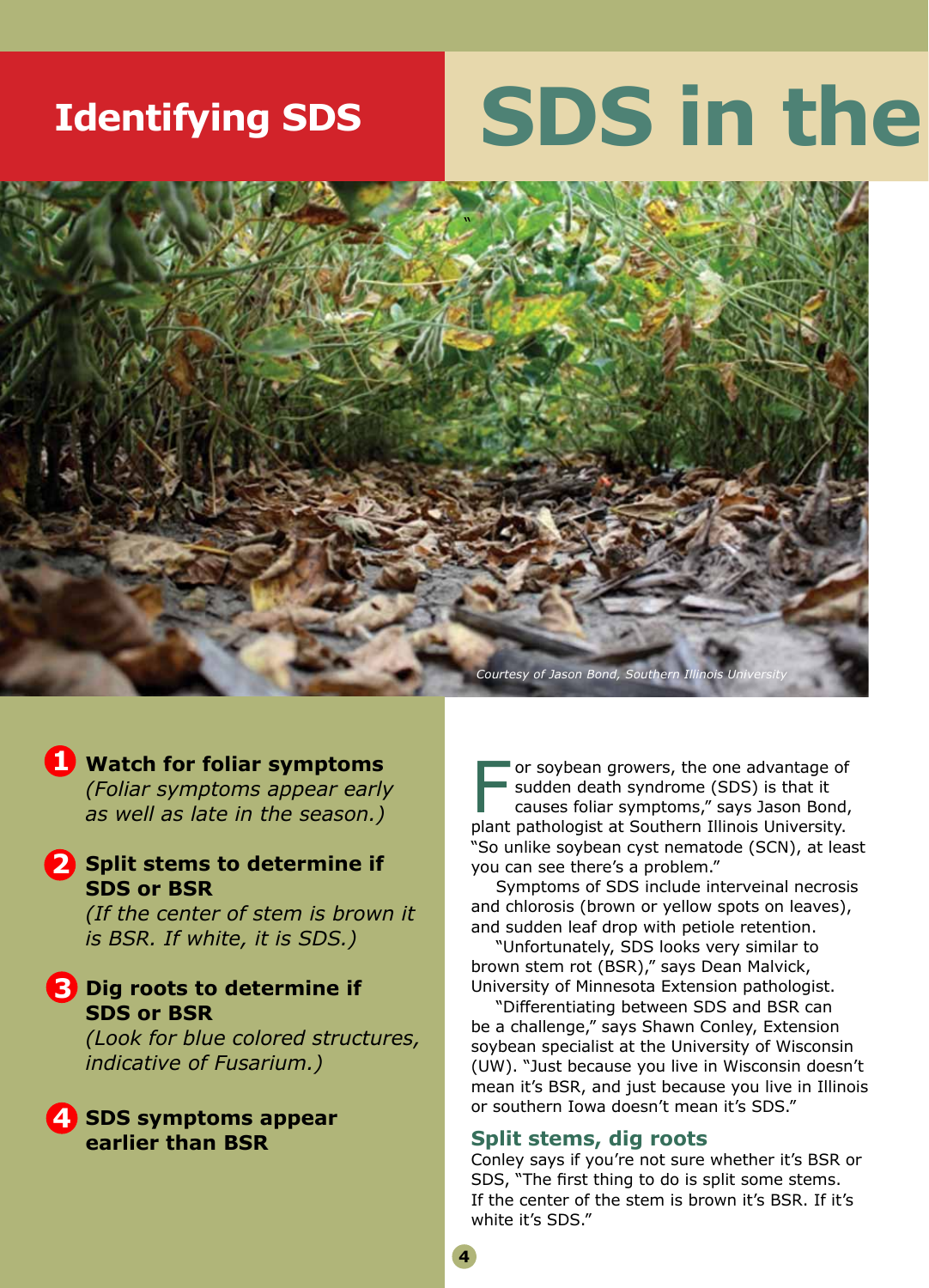## **field**

Conley's colleague, UW Plant Pathologist Paul Esker, advises growers to dig out a few roots and look for a blue coloration on the roots. "That blue hue from SDS is distinctive," he says.

Why the blue color? Because the fungus that causes SDS, *Fusarium virguliforme*, is blue.

### **SDS symptoms appear early**

"We expect to see SDS symptoms earlier than BSR symptoms, which generally appear in the late reproductive stages," Esker says. "If you see foliar symptoms in the late flowering to early reproduction stage, you may be looking at SDS."

But here's where it gets tricky. "Depending on the timing of the initial foliar symptoms, we're wondering if it might be both SDS and BSR," Esker explains. "In Wisconsin fields with a history of SDS, students are checking to see if we can detect both BSR and SDS fungal pathogens."

#### **SDS and BSR**

In greenhouse studies, Esker has been coinoculating soybean plants with SDS and BSR. "We think there's interaction occurring," he continues. "We see symptom expression and disease severity earlier."

Malvick says there are plenty of Minnesota fields infected with both BSR and SDS. "We have confirmed in Minnesota fields that a single plant can be infected by both SDS and BSR."

### **If you see SDS, test for SCN**

Because of the association between SCN and SDS, "If you're seeing SDS symptoms, make sure you get those fields tested for cyst," Esker adds.

According to Iowa State University Plant Pathologist Leonor Leandro, "We know the interaction between SDS and SCN exists. We just don't understand the mechanisms behind it.

### *Courtesy of Paul Esker*  Paul Eske tesy of

*Brown stem rot infected stems will appear chocolate brown in the center (left). The center of SDS infected plants will be white (right).*



*SDS infected roots may have a blue hue because of the presence of blue colored fungal masses.*

"The SDS fungus may be taking advantage of wounds on the roots caused by SCN," suggests Leandro. But the fungus also can affect the plant on its own, so it may be a plant response. "Perhaps SCN infection triggers a reduction in the plant's resistance, which allows the SDS fungus to grow faster, colonize roots better and produce more toxins," she continues.

Leandro's team is also studying whether the feeding sites of the nematode facilitate fungal infection. "Feeding near the vascular system might help the fungus to penetrate the xylem," she says. "Roots have natural barriers to pathogen invasion that may be disrupted by the nematode feeding. We know nematodes feed more outside the root vascular cylinder in wetter soils. In dry soils, they feed more inside the vascular cylinder of the root."

### **Clean corn harvest**

**Research shows that corn is a good crop for harboring the SDS pathogen, especially corn kernels. This is consistent with producers' observations that severe outbreaks of SDS can occur after a few years of continuous corn. A clean corn harvest may help reduce the risk of SDS, while a high amount of harvest loss increases your risk of SDS the next time you plant soybeans.**

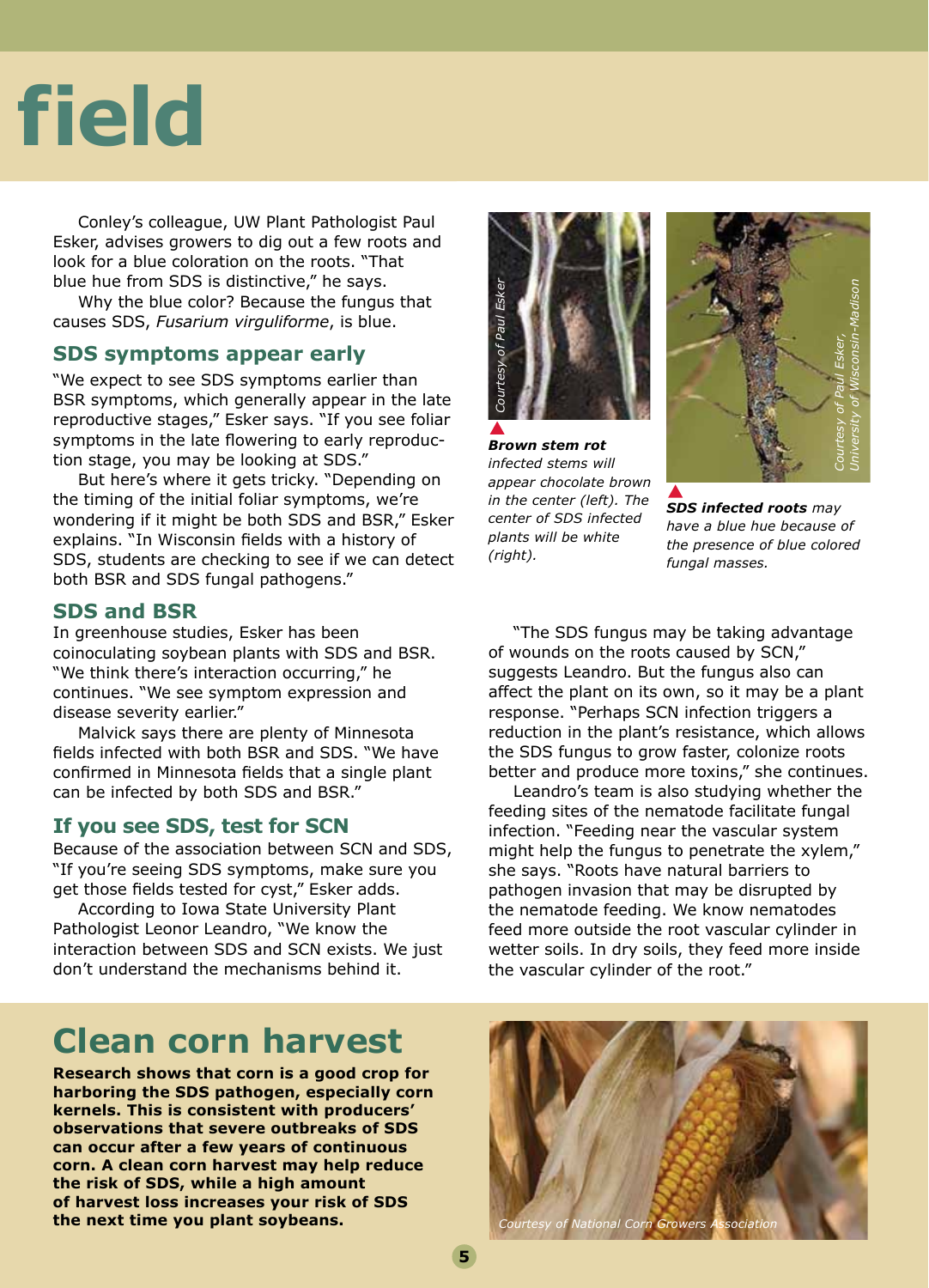### **Managing SDS**



**1** Choose high yielding varieties *(Variety selection is the number one management tool.)*

#### **Select varieties with solid agronomics 2**

*(In many areas resistance to both SDS and SCN is needed.)* 

**Plant early, but in warm, 3 dry soil**

*(Cool, damp conditions promote SDS growth.)* 

### **4** Manage soil compaction

*(Compaction leads to higher levels of SDS.)* 

### **Use high quality seed 5**

*(Quality seed has more vigor and germinates and emerges more quickly.)*

## **Plant resist**

When it comes to managing sudden death<br>the North Central region all agree on one<br>recommendation: Plant SDS-resistant varieties syndrome (SDS), pathologists throughout the North Central region all agree on one recommendation: Plant SDS-resistant varieties.

"Variety selection is the number one management tool," says Shawn Conley, soybean Extension specialist at the University of Wisconsin. Unfortunately, he adds, options are somewhat limited for northern growers.

#### **Tougher for northerners**

"There are varieties that have different levels of SDS resistance in Minnesota," says Dean Malvick, University of Minnesota Extension pathologist. "Plant breeders are working on it, but because SDS is a newer problem here, I don't think the levels of resistance in our maturity groups is as high as that found in SDS-resistant varieties in southern Illinois."

Jason Bond, plant pathologist at Southern Illinois University, agrees. "Availability of resistant varieties is the biggest difference down here vs. central Illinois, Iowa and further north," he says. "I don't think there's anything unique about our germplasm other than it has been extensively screened for resistance to SDS."

Bond believes seed companies are doing a much better job of providing varieties that have good SDS resistance.

Conley encourages farmers in the southern third of Wisconsin to check the VIPS Web site (Varietal Information Program for Soybeans – www.vipsoybeans.org) for SDS-resistant varieties that are performing well in northern Illinois.

### **Plant in warm, dry soil**

"We know moisture enables the SDS pathogen to penetrate the soybean plant via the root system," says Palle Pedersen, soybean Extension agronomist at Iowa State University. "And we know optimal temperatures for root infection are on the cooler side.

"We see SDS more frequently when we plant early in cool, wet soils, and less SDS when we plant later. But we don't know exactly why yet," Pedersen adds. "The problem is we lose too much yield from late planting in the Midwest; we need to plant early to capture as much as we can of our limited growing season."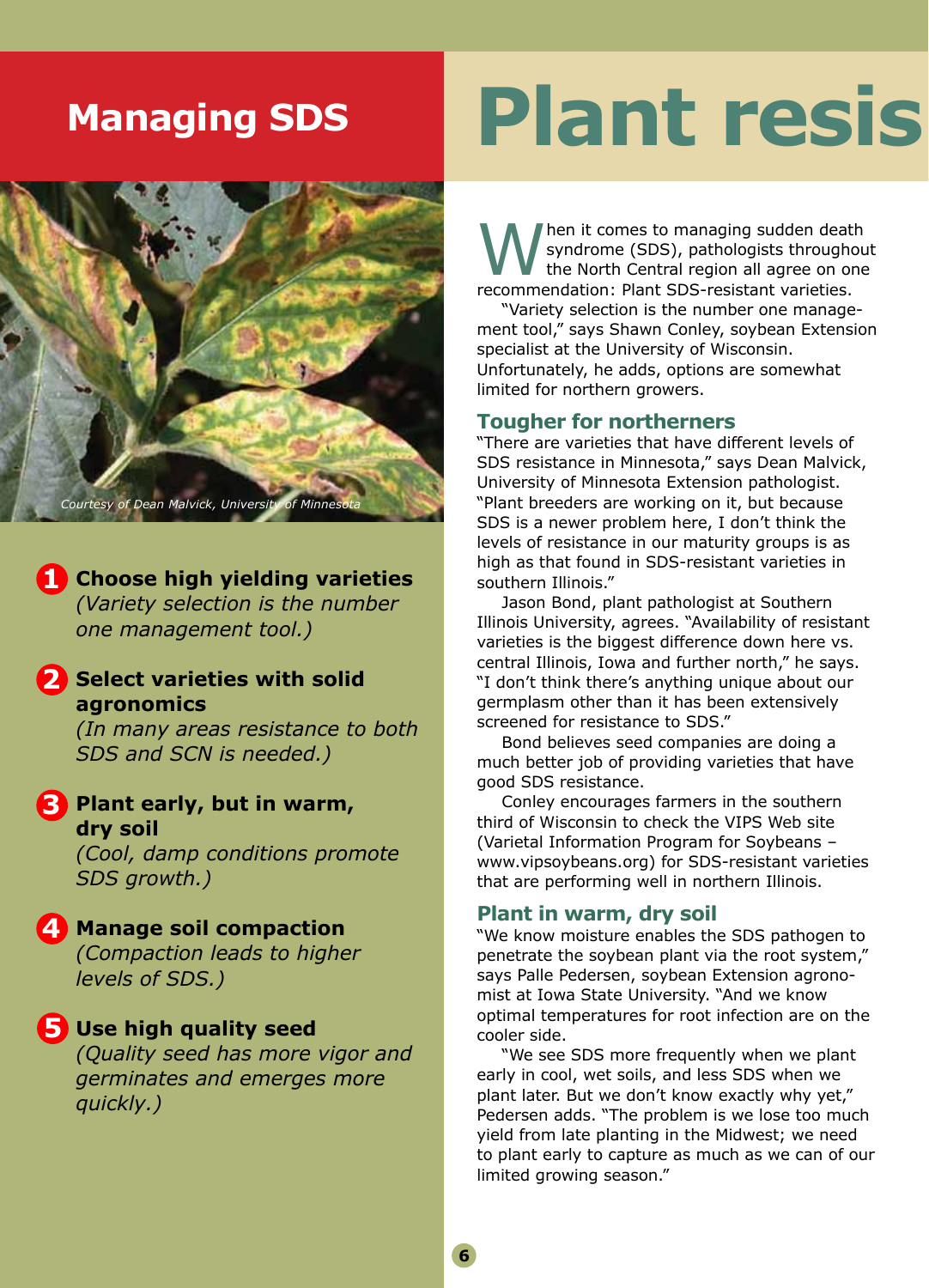# **Plant resistant varieties**

### **Early vs. late planting**

"It's easier to manage your planting date in southern Illinois and southern Indiana than it is in Wisconsin and northern Iowa," according to Conley. "If you want to increase yield here, we have to plant early, before May 10. After May 10, we lose  $\frac{4}{10}$  of a bushel per acre per day. That adds up pretty fast."

Pedersen says research shows growers can still plant early, "As long as you plant a tolerant variety. Don't plant a susceptible variety in a field with a history of SDS." Bond's advice: "If you have a field with a history of SDS, try to plant it later than other fields."

### **SDS in high-yield environments**

They all agree that SDS isn't worse in high-yield conditions. Rather, the factors that drive high yields also just happen to increase the potential for the SDS pathogen to survive.

"In high-yield conditions, there's high fertility, good water availability, early planting – all factors that are conducive to the development of the SDS pathogen," Conley explains.

"It's the same with white mold," Conley continues. "I think that's where the misconception comes from that SDS and white mold are related. The two have nothing to do with one another, except both occur in high-yield environments."



### **No-till environments**

Scientists are still studying whether no-till leads to more or less SDS. "Research from Purdue University shows that in the early stages of the transition to no-till, you could see increased SDS," Conley says. "But after you've been in a no-till system for a couple of years, the amount of SDS decreases."

In Iowa, Pedersen says he often sees more SDS in no-till conditions because it's dry on the surface while the seedbed is wet. "We know it takes wet conditions for SDS to occur," he adds. "We also see SDS if there's compaction. We frequently find it on headlands and in wheel tracks."

### **Manage soil compaction**

Compaction studies at Southern Illinois University prove that higher compaction leads to higher levels of SDS. "The tap root is constricted, there's more stress on the plant, and there's more moisture for longer periods," says Bond.

"In terms of tillage, if you have compaction issues, ripping or chisel plowing can reduce symptoms of SDS and overall disease severity by 30 to 40 percent," Bond adds. "That's true for the clay soils in southern Illinois, but deep ripping didn't give the same level of protection in central and northern Illinois, where you have 6 to 8 feet of topsoil."

### **Use high quality seed**

Researchers also are studying seed quality and vigor. "You get more SDS when you plant lower quality seed," Pedersen says. "We're also looking at how fast the seed germinates and emerges and how that can impact the disease."

As for seed treatments, Bond says, "Companies are ramping up efforts. Some have experimentals that show activity on the fungus in the greenhouse, but they have limited information from field trials. So far, all fungicides available as a seed treatment have no impact on late season SDS. Right now, nothing replaces the benefits of using a resistant variety."

*Warm dry soil results in healthier emergence and seedling vigor.*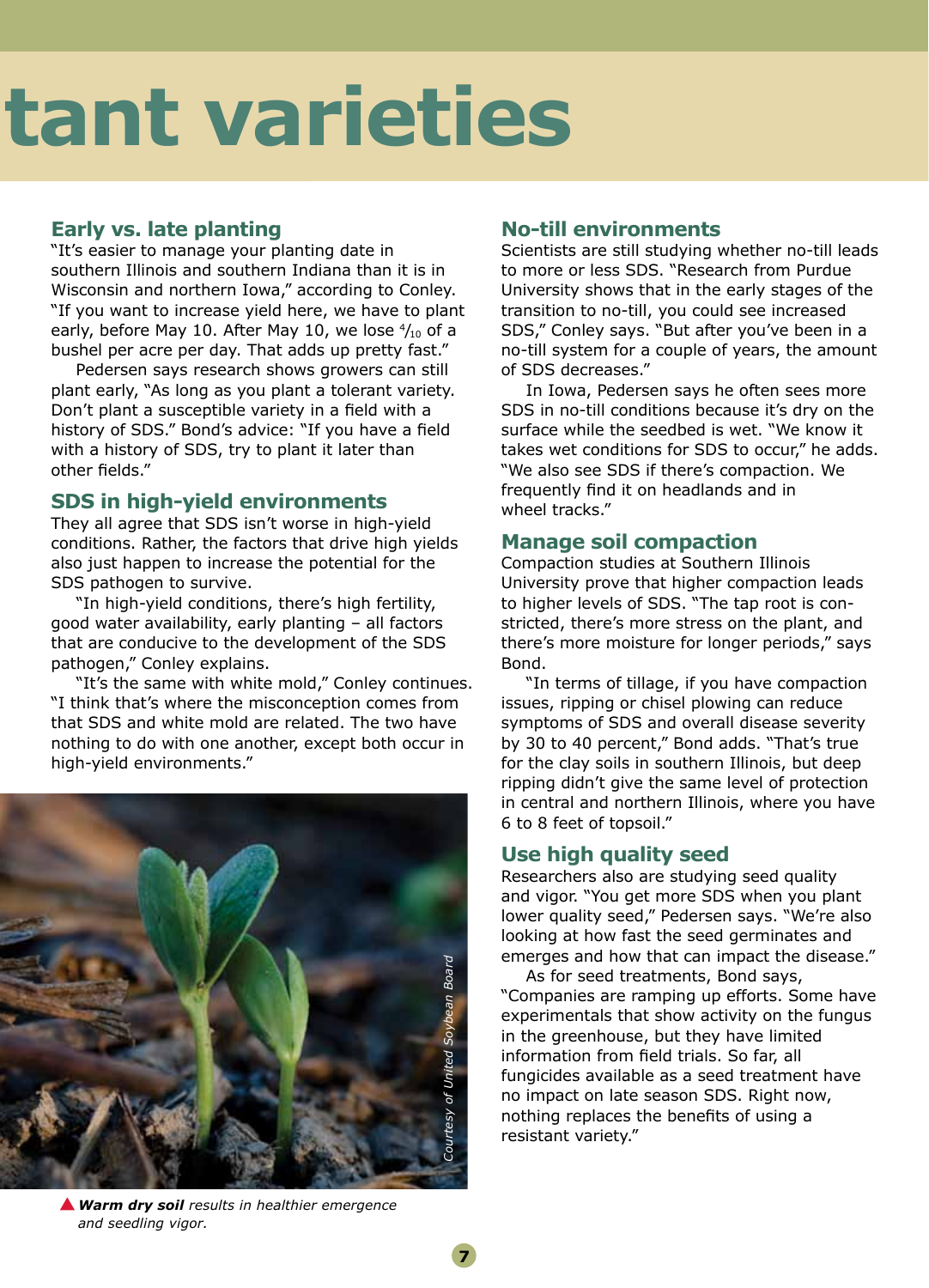### **A Complex Disease**

### **How SDS**

#### *Two-stage disease*

*"SDS has two stages, the seedling stage early, then foliar symptoms later," says George Bird, nematologist at Michigan State University. "You can have reduced stands due to seedling disease."*

*Courtesy of Palle Pedersen, Iowa State University*

**Several scientists conducting checkoff**<br> **Sexual pathogen that**<br> **Sexual pathogen that**<br> **Sexual pathogen that**<br> **Sexual pathogen that**<br> **Sexual pathogen that**<br> **Sexual pathogen that** funded research are exploring how *Fusarium*  causes sudden death syndrome (SDS), infects soybean plants. "We have a lot to learn yet about

the relationship between the root and foliar phases of the disease," says Iowa State University Plant Pathologist Leonor Leandro.

"Several other Fusarium species cause root rot, but this one also produces toxins," she adds. One of Leandro's colleagues, X.B. Yang, found that the pathogen needs to colonize the vascular system of the plant for these toxin(s) to be transported to the leaves where they cause leaf symptoms. "If the

fungus is only in the outer root tissues, it is possible to get root rot, but not leaf symptoms," Leandro says.

### **Infection occurs quickly**

When researchers studied how quickly the

*SDS symptoms can be seen even on young seedlings.*

fungus could cause infection in the root, they discovered the SDS pathogen can infect the plant within days of seed germination. "The greater the number of fungal spores that are in contact with the root, the faster the root rot appears, and

the more foliar symptoms you see," Leandro explains.

### **Younger plants are more susceptible**

"Seedlings are very susceptible to infection," Leandro explains. "There's a decrease in susceptibility as plants get older. It's related to the ability of the fungus to penetrate the plant's vascular system."

#### **Warmer soil is better**

 Leandro's team also found that soybeans were most likely to show

symptoms when planted in cooler soils. "In cooler soils the roots are susceptible for a longer period of time. Whatever the plant is doing to resist

**8**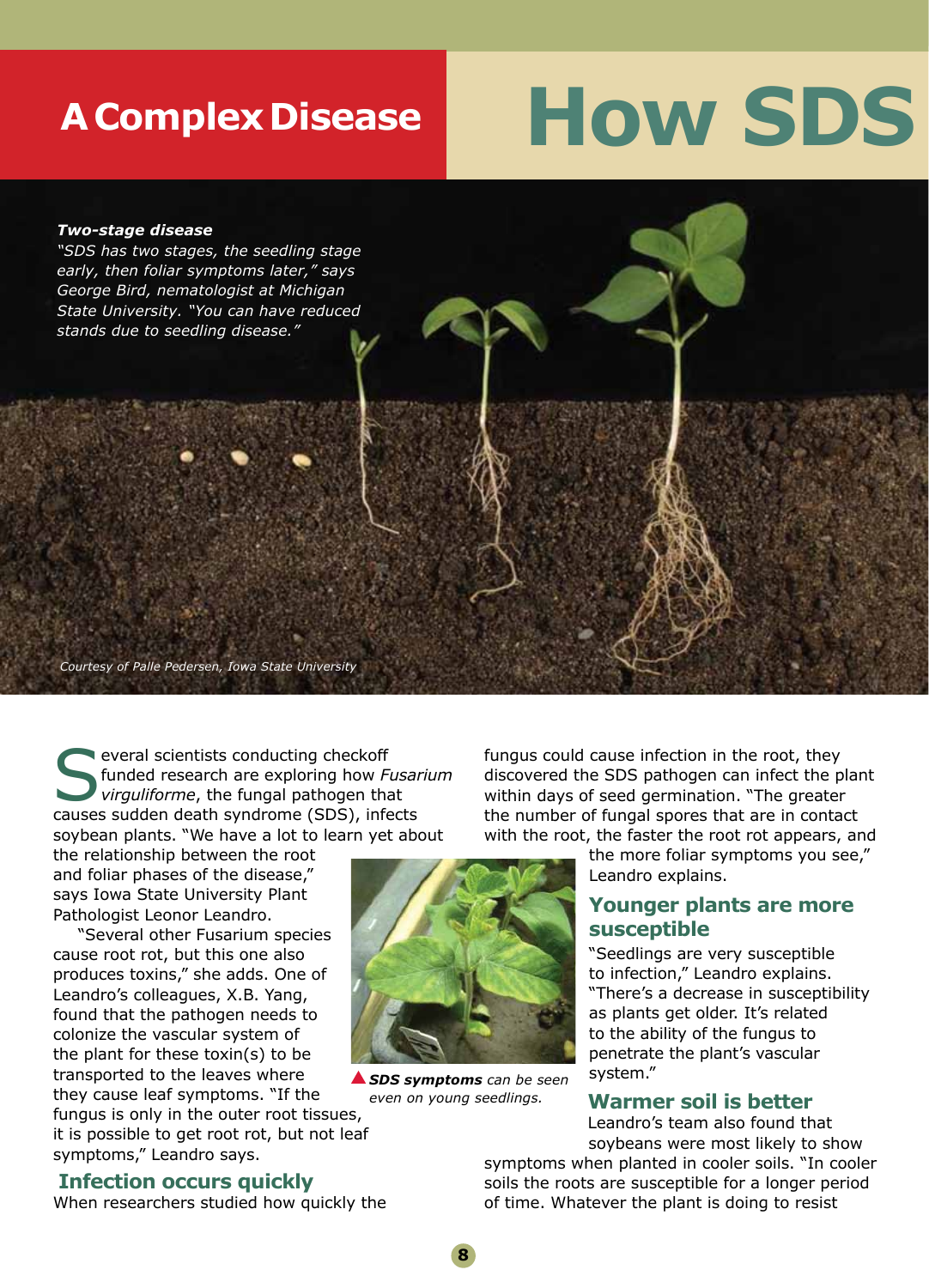## infects soybean

infection happens much more quickly in warm soil," she adds. "For growers, this means that delayed planting can reduce SDS, but it doesn't prevent it if infection occurs on young seedlings."

### **What happens around flowering?**

According to Leandro, scientists don't know yet whether the soybean plant becomes susceptible again later in the season. "There may be another stage of infection that occurs after flowering," she explains.

Additional research led Leandro to conclude that flowering seems to trigger the expression of foliar symptoms. "The more we delayed flowering, the later the disease appeared," she continues.

However, Leandro says researchers at the University of Illinois inoculated soybean plants with the SDS pathogen at flowering, and plants got the disease. In contrast, researchers also have managed to produce foliar symptoms – without a fungal infection – by exposing the plants to toxins.

Despite all the new knowledge on SDS, Leandro concludes that "there's still a lot more to learn about the infection process of this fungus."



*"If SDS comes in after R5 or R6, your yields are so close to being made that the impact is minimal," says Jason Bond, plant pathologist at Southern Illinois University. "If it shows up at flowering you are in trouble."*



#### *Is there a connection between SDS and row width?*

*Jason Bond, Southern Illinois University plant pathologist and Palle Pedersen, Iowa State University Extension soybean specialist agree: "No. We studied 15-inch and 30-inch rows. Because it's a soilborne issue, it's more related to where the pathogen is in the field vs. planting or row width."*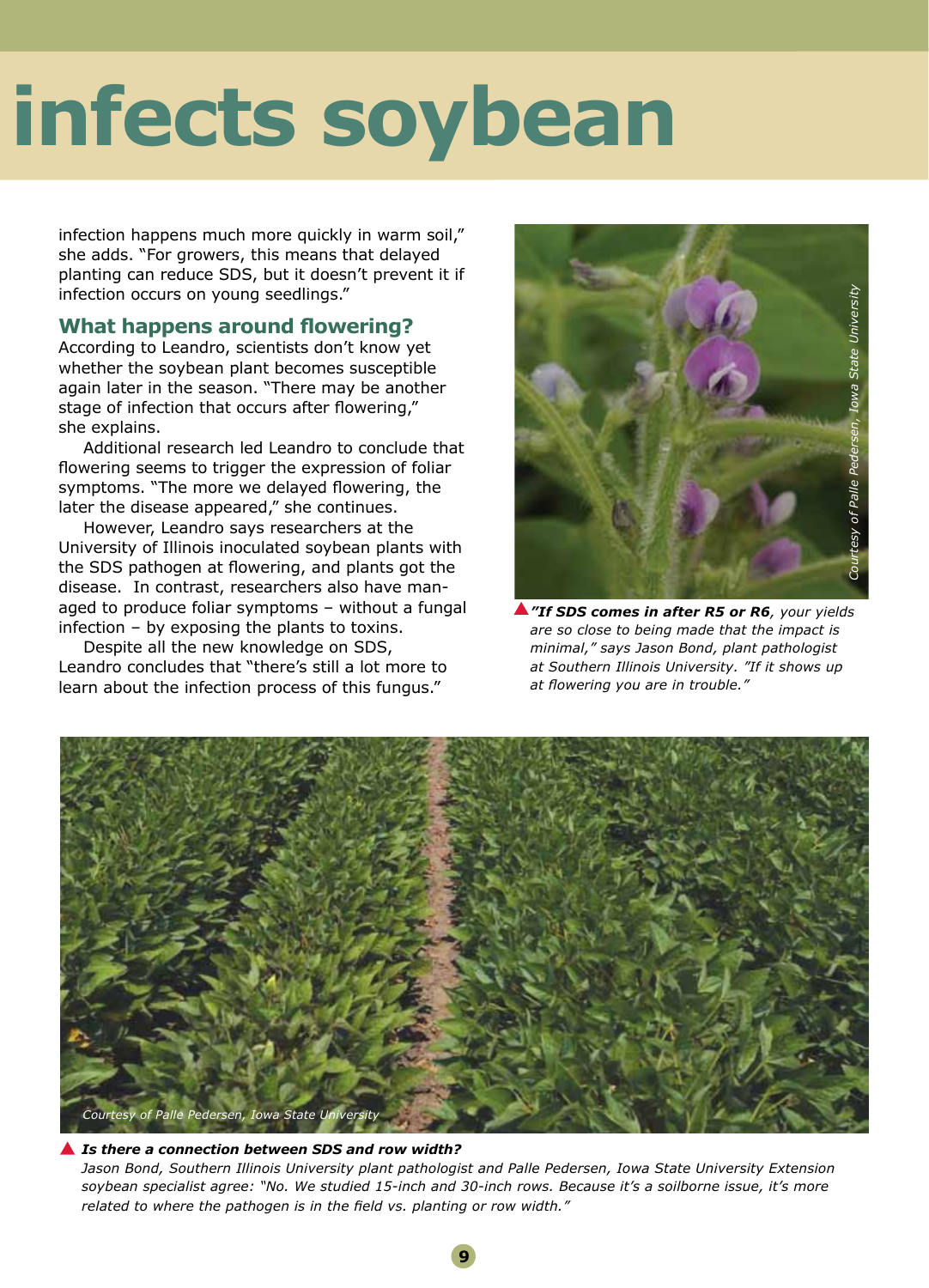### **SDS Research**



of Silvia Cianzio, Iowa State University

**Checkoff-funded researchers throughout the North Central region are working hard to crack the sudden death syndrome (SDS) genetic code for soybean producers. Ongoing research includes:**

- **Mapping the genes responsible for SDS resistance in the soybean plant 1**
- **Breeding SDS-resistant varieties for early maturity groups 2**
- **8** Sequencing the genome of *Fusarium virguliforme***, the pathogen that causes SDS**
- **4** Studying how the SDS pathogen **infects the soybean plant**
- **5** Exploring interactions between **SDS, soybean cyst nematode and brown stem rot**

## **Finding so**

The good news is: "There seem to be many<br>different sources of SDS resistance, even<br>within our elite varieties," says Brian Diers,<br>soybean breeder at the University of Illinois. "The different sources of SDS resistance, even soybean breeder at the University of Illinois. "The problem is, we don't have a good understanding of what resistance genes are in different resistant varieties and how many resistance genes are needed to achieve a high level of resistance.

 "As part of the North Central Soybean Research Program (NCSRP) project, we've mapped two specific genes responsible for SDS resistance, and we've bred them into different soybean varieties," Diers adds. "We will now test how much we improve resistance in these different backgrounds. The genetic markers used in mapping genes should help breeders increase their speed in developing SDS-resistant varieties."

#### **SDS is a tough research subject**

Diers explains that one of the challenges in breeding for SDS resistance is that field tests are difficult. "There's a lot of variability, because the soil environment is more complex in the field than in the greenhouse."

"It's a tough pathogen to control in a complex environment," says Jason Bond, a plant pathologist from Southern Illinois University. But through an NCSRP project that began in 2000, researchers have improved field inoculation techniques and developed new screening protocols for growth chambers and greenhouse tests.



*Planting resistant varieties (left) is the best management practice to manage SDS.*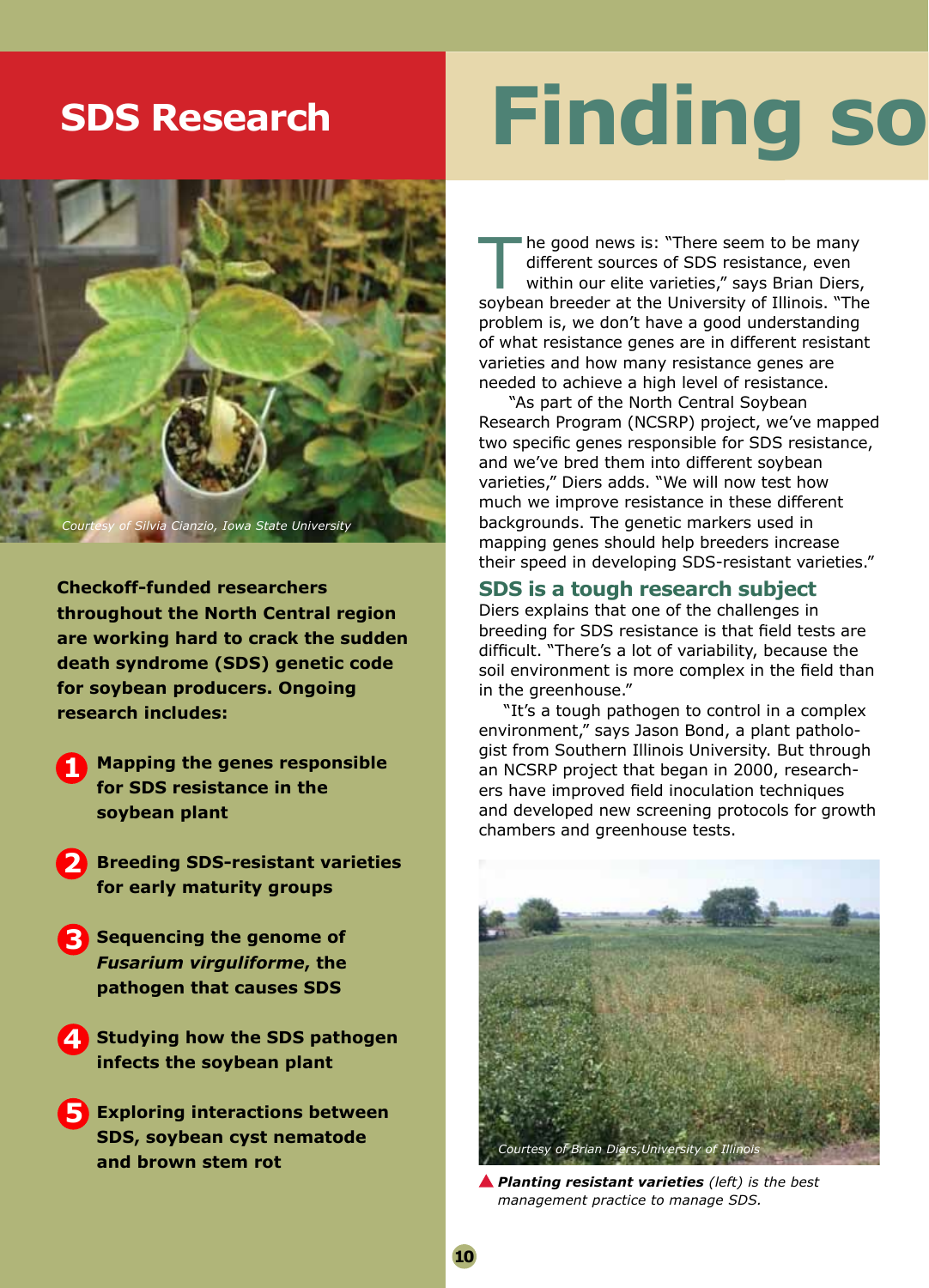# *<u>Iutions for farmers</u>*

"These are necessary tools to help public and private companies develop better SDS-resistant varieties," Bond says. "At the end of the day, farmers benefit from improved SDS resistance."

 "We've made a lot of progress in nine years," says Silvia Cianzio, a soybean breeder at Iowa State University. "The new procedures allow for efficient, repeatable screening results. In developing new sources of SDS resistance, we're relying on screening, so we need to be quite confident."

### **New genetics**

Cianzio recently released a new breeding line with improved resistance to SDS in maturity group 2. "Private companies are licensing the line to breed into their elite cultivars," she explains.

"In our program, we're using five or six different resistance sources," Cianzo continues. "We also have a number of breeding lines in our pipeline, and our hope is that every year, we'll be able to release new germplasm.

"It's extremely important that from now on, even though we have good sources of resistance, we continue to look for new ones," Cianzio adds, "because resistance only lasts as long as it takes for the fungus to find a way to overcome it."

Another reason SDS is so challenging: "We may be dealing with two completely different resistance mechanisms; one in the roots, and one controlling foliar symptoms. Researchers found that not all cultivars with infected roots show foliar symptoms," says Cianzio.

According to Bond, "The resistance in 99.9 percent of varieties is the type that protects against foliar symptoms. The pathogen still infects the root, but it's unable to produce toxins. Or even if does produce toxins, it doesn't harm the soybean plant."

Bond believes there's root resistance in older cultivars, and an interesting debate among geneticists about which type of resistance to use.

 "The easiest type to work with is the resistance against foliar symptoms. Root resistance is harder to get – the donor varieties are agronomically poor. You're



*Courtesy of Iowa State University*

stepping back 20 years in yield progress," he explains. "But there's also the argument that you shouldn't let the SDS pathogen build up in the roots, because you're increasing the pathogen load in the soil."

There's no argument among geneticists, however, about the need to develop better SDS-resistant varieties – especially for farmers in northern growing areas. That's the goal of the NCSRP, United Soybean Board and several state soybean boards. For years, they've been working in partnership to provide soybean growers with SDS solutions that yield.

For more information on managing for higher yields log on to www.planthealth.info. Here you will find the latest science-based information on best management practices to increase yield through variety selection, seeding rates, tillage practices, disease and insect management and more.

Your soybean checkoff. Delivering results.